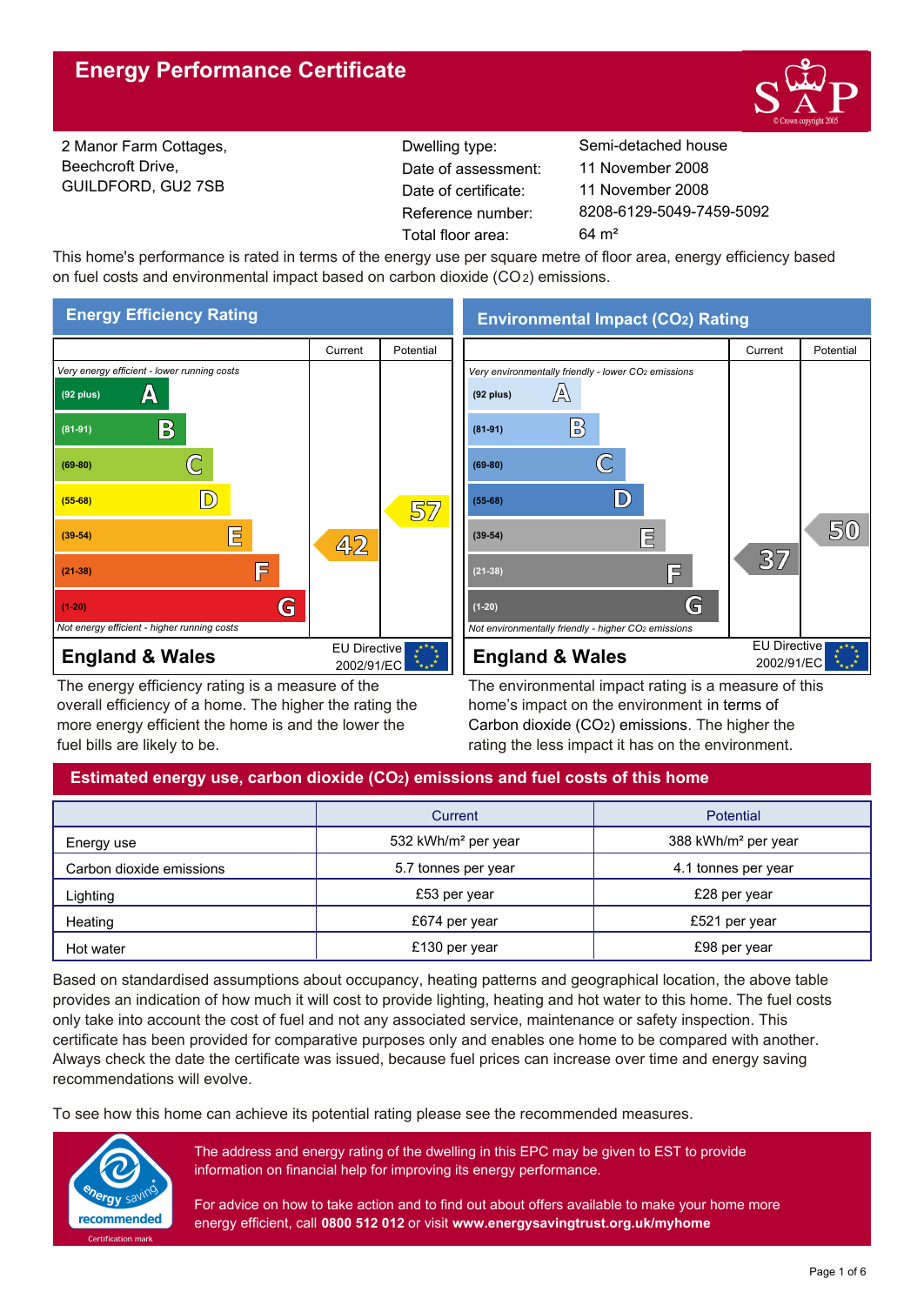# **About this document**

The Energy Performance Certificate for this dwelling was produced following an energy assessment undertaken by a qualified assessor, accredited by Elmhurst Energy Systems, to a scheme authorised by the Government. This certificate was produced using the RdSAP 2005 assessment methodology and has been produced under the Energy Performance of Buildings (Certificates and Inspections) (England and Wales) Regulations 2007 as amended. A copy of the certificate has been lodged on a national register.

| Assessor's accreditation number: | EES/002004                                     |
|----------------------------------|------------------------------------------------|
| Assessor's name:                 | Gary John Ryan                                 |
| Company name/trading name:       | <b>Energy Assess UK Limited</b>                |
| Address:                         | 5 Bryanstone Close, Guildford, Surrey, GU2 9UJ |
| Phone number:                    | 07894 801 963                                  |
| Fax number:                      | 01483 829557                                   |
| E-mail address:                  | gary@energyassessuk.com                        |
| Related party disclosure:        |                                                |

## **If you have a complaint or wish to confirm that the certificate is genuine**

Details of the assessor and the relevant accreditation scheme are as above. You can get contact details of the accreditation scheme from their website at www.elmhurstenergy.co.uk together with details of their procedures for confirming authenticity of a certificate and for making a complaint.

# **About the building's performance ratings**

The ratings on the certificate provide a measure of the building's overall energy efficiency and its environmental impact, calculated in accordance with a national methodology that takes into account factors such as insulation, heating and hot water systems, ventilation and fuels used. The average Energy Efficiency Rating for a dwelling in England and Wales is band E (rating 46).

Not all buildings are used in the same way, so energy ratings use 'standard occupancy' assumptions which may be different from the specific way you use your home. Different methods of calculation are used for homes and for other buildings. Details can be found at www.communities.gov.uk/epbd.

Buildings that are more energy efficient use less energy, save money and help protect the environment. A building with a rating of 100 would cost almost nothing to heat and light and would cause almost no carbon emissions. The potential ratings on the certificate describe how close this building could get to 100 if all the cost effective recommended improvements were implemented.

## **About the impact of buildings on the environment**

One of the biggest contributors to global warming is carbon dioxide. The way we use energy in buildings causes emissions of carbon. The energy we use for heating, lighting and power in homes produces over a quarter of the UK's carbon dioxide emissions and other buildings produce a further one-sixth.

The average household causes about 6 tonnes of carbon dioxide every year. Adopting the recommendations in this report can reduce emissions and protect the environment. You could reduce emissions even more by switching to renewable energy sources. In addition there are many simple everyday measures that will save money, improve comfort and reduce the impact on the environment. Some examples are given at the end of this report.

#### **Visit the Government's website at www.communities.gov.uk/epbd to:**

- Find how to confirm the authenticity of an energy performance certificate
- Find how to make a complaint about a certificate or the assessor who produced it •
- Learn more about the national register where this certificate has been lodged •
- Learn more about energy efficiency and reducing energy consumption •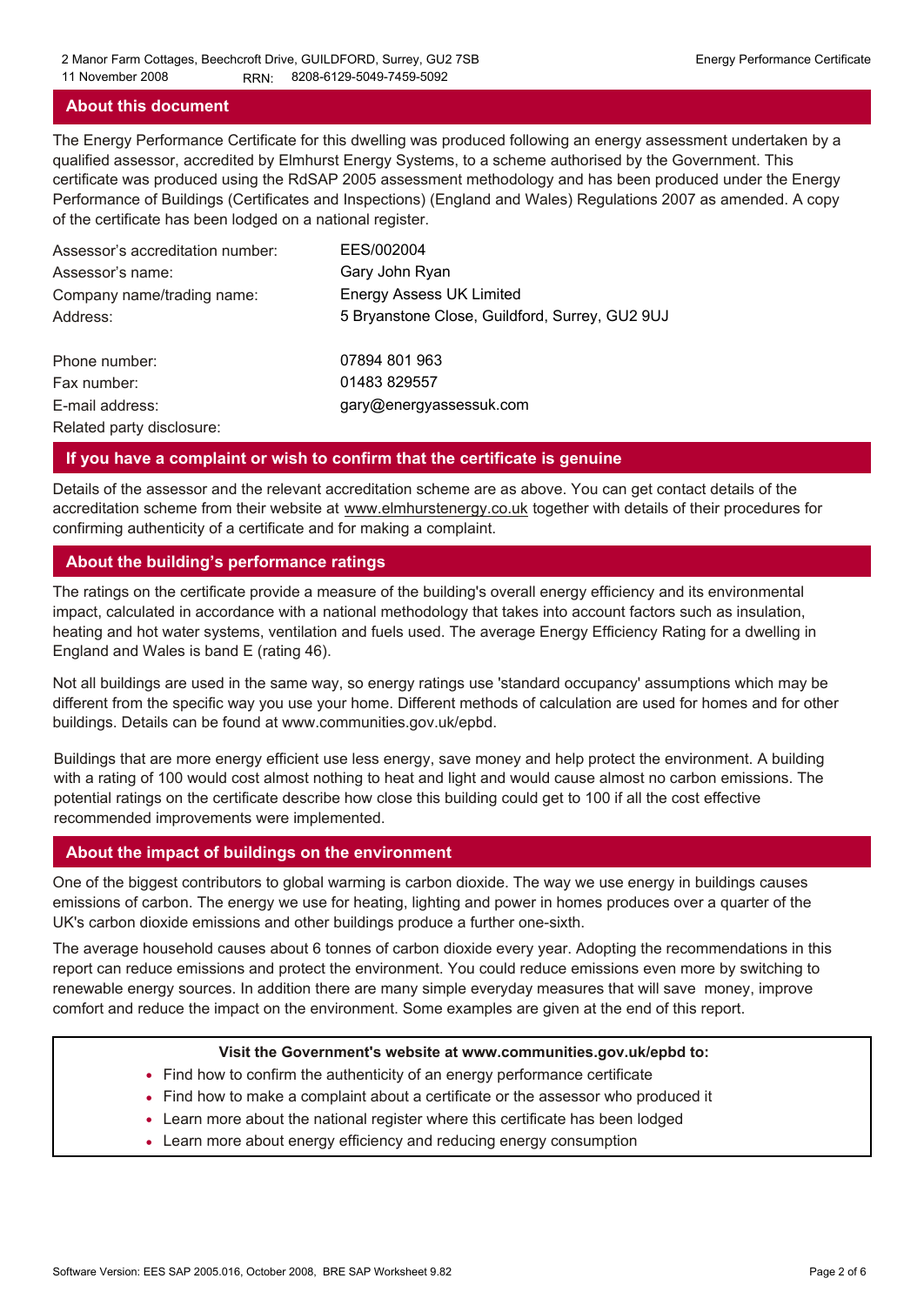# Recommended measures to improve this home's energy performance

2 Manor Farm Cottages, Beechcroft Drive, GUILDFORD, GU2 7SB

Date of certificate:

Reference number: 8208-6129-5049-7459-5092 11 November 2008

# **Summary of this home's energy performance related features**

The following is an assessment of the key individual elements that have an impact on this home's performance rating. Each element is assessed against the following scale: Very poor / Poor / Average / Good / Very good.

| Elements                                  | Description                                                                                      | Current performance      |                        |
|-------------------------------------------|--------------------------------------------------------------------------------------------------|--------------------------|------------------------|
|                                           |                                                                                                  | <b>Energy Efficiency</b> | Environmental          |
| Walls                                     | Solid brick, as built, no insulation (assumed)<br>Cavity wall, as built, no insulation (assumed) | Very poor<br>Poor        | Very poor<br>Poor      |
| Roof                                      | Pitched, no insulation (assumed)<br>Flat, no insulation (assumed)                                | Very poor<br>Very poor   | Very poor<br>Very poor |
| Floor                                     | Suspended, no insulation (assumed)                                                               |                          |                        |
| Windows                                   | Fully double glazed                                                                              | Average                  | Average                |
| Main heating                              | Boiler and radiators, mains gas                                                                  | Good                     | Good                   |
| Main heating controls                     | Programmer and room thermostat                                                                   | Poor                     | Poor                   |
| Secondary heating                         | None                                                                                             |                          |                        |
| Hot water                                 | From main system                                                                                 | Good                     | Good                   |
| Lighting                                  | Low energy lighting in 14% of fixed outlets                                                      | Poor                     | Poor                   |
| Current energy efficiency rating          |                                                                                                  | E 42                     |                        |
| Current environmental impact (CO2) rating |                                                                                                  |                          | F 37                   |

# **Low and zero carbon energy sources**

None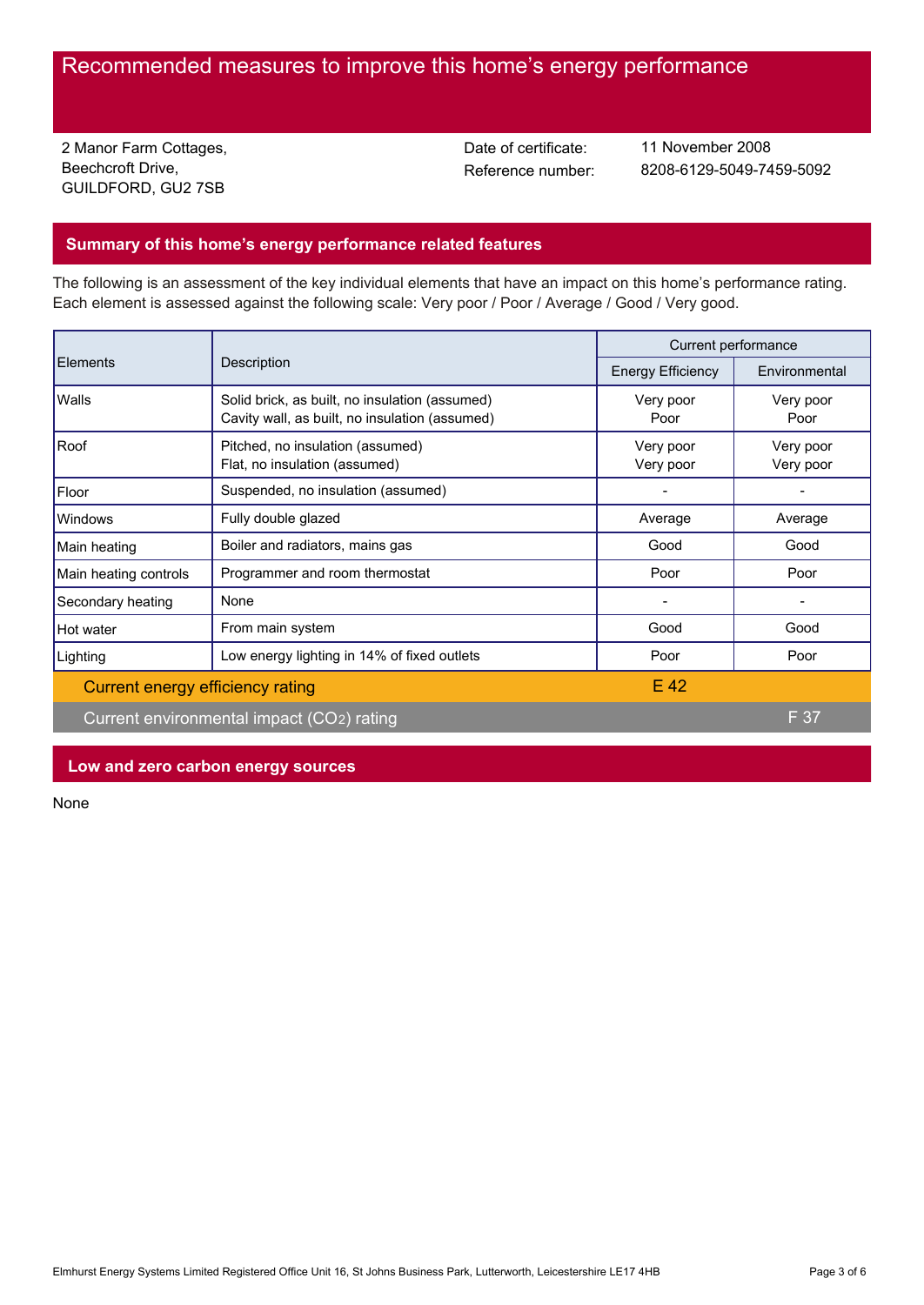## **Recommendations**

The measures below are cost effective. The performance ratings after improvement listed below are cumulative, that is they assume the improvements have been installed in the order that they appear in the table.

|                                                           | <b>Typical savings</b> | Performance ratings after improvement |                      |  |  |
|-----------------------------------------------------------|------------------------|---------------------------------------|----------------------|--|--|
| Lower cost measures (up to £500)                          | per year               | Energy efficiency                     | Environmental impact |  |  |
| Cavity wall insulation<br>1.                              | £21                    | E 44                                  | F 38                 |  |  |
| Low energy lighting for all fixed outlets<br>$\mathbf{2}$ | £19                    | E 45                                  | E 39                 |  |  |
| Sub-total                                                 | £40                    |                                       |                      |  |  |
| Higher cost measures (over £500)                          |                        |                                       |                      |  |  |
| Replace boiler with Band A condensing boiler<br>3         | £169                   | D 57                                  | E 50                 |  |  |
| Total                                                     | £209                   |                                       |                      |  |  |
| Potential energy efficiency rating                        |                        | D 57                                  |                      |  |  |
| Potential environmental impact (CO2) rating               |                        |                                       | E 50                 |  |  |

## **Further measures to achieve even higher standards**

The further measures listed below should be considered in addition to those already specified if aiming for the highest possible standards for this home. However you should check the conditions in any covenants, planning conditions, warranties or sale contracts.

| Solar water heating<br>4                     | £19  | D 59        | E 52 |
|----------------------------------------------|------|-------------|------|
| 5 50 mm internal or external wall insulation | £109 | D 67        | D 61 |
| Solar photovoltaic panels, 2.5 kWp<br>6      | £150 | C 79        | C 73 |
| Wind turbine                                 | £44  | <b>B</b> 83 | C 76 |
| Enhanced energy efficiency rating            |      | <b>B</b> 83 |      |
| Enhanced environmental impact (CO2) rating   |      |             | C 76 |

Improvements to the energy efficiency and environmental impact ratings will usually be in step with each other. However, they can sometimes diverge because reduced energy costs are not always accompanied by a reduction in carbon dioxide (CO2) emissions.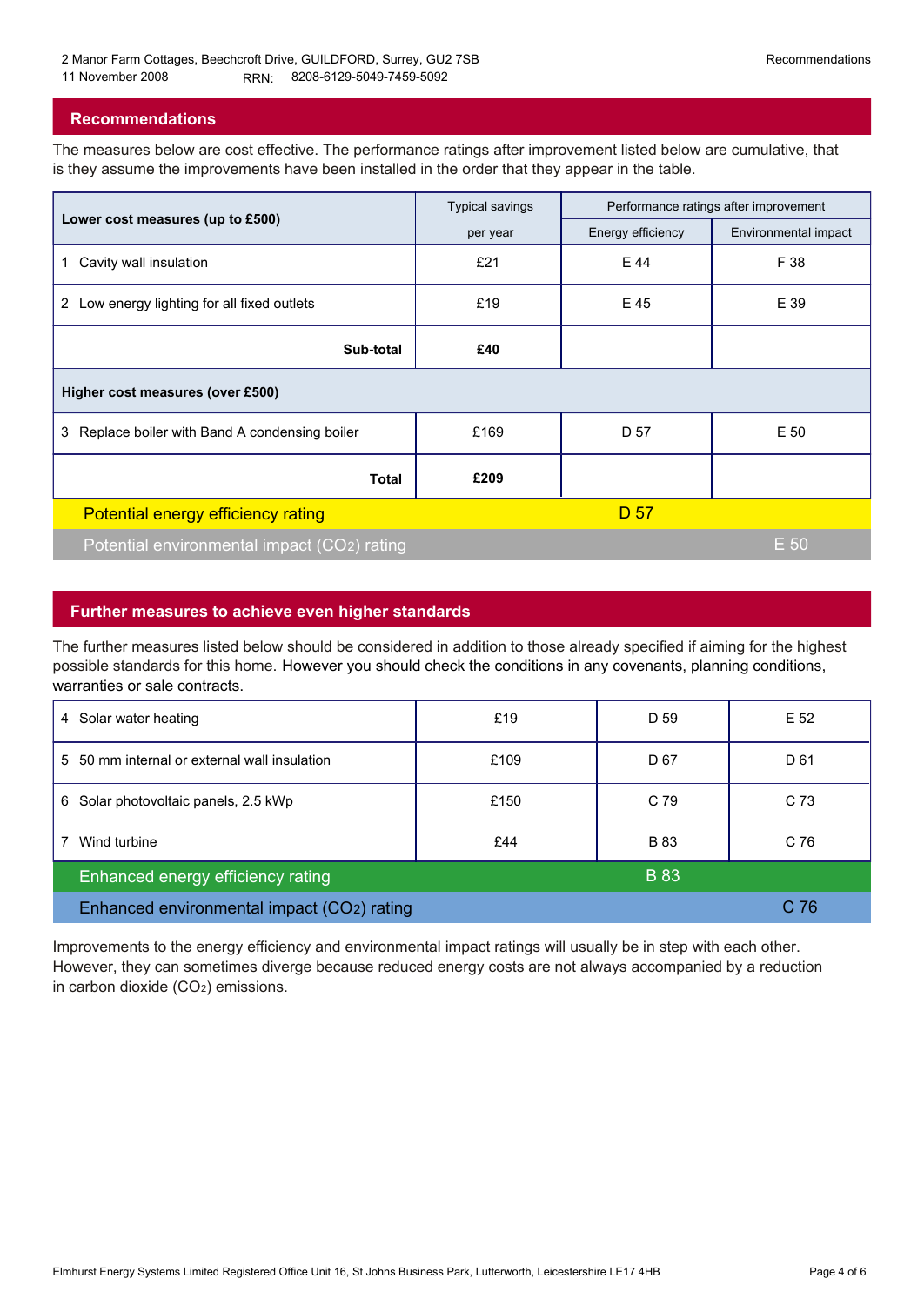# **About the cost effective measures to improve this home's energy ratings**

If you are a tenant, before undertaking any work you should check the terms of your lease and obtain approval from your landlord if the lease either requires it, or makes no express provision for such work.

### **Lower cost measures (typically up to £500 each)**

These measures are relatively inexpensive to install and are worth tackling first. Some of them may be installed as DIY projects. DIY is not always straightforward, and sometimes there are health and safety risks, so take advice before carrying out DIY improvements.

#### **1 Cavity wall insulation**

Cavity wall insulation, to fill the gap between the inner and outer layers of external walls with an insulating material, reduces heat loss; this will improve levels of comfort, reduce energy use and lower fuel bills. The insulation material is pumped into the gap through small holes that are drilled into the outer walls, and the holes are made good afterwards. As specialist machinery is used to fill the cavity, a professional installation company should carry out this work, and they should carry out a thorough survey before commencing work to ensure that this type of insulation is suitable for this home. They should also provide a guarantee for the work and handle any building control issues. Further information about cavity wall insulation and details of local installers can be obtained from the National Insulation Association (www.nationalinsulationassociation.org.uk).

#### **2 Low energy lighting**

Replacement of traditional light bulbs with energy saving recommended ones will reduce lighting costs over the lifetime of the bulb, and they last up to 12 times longer than ordinary light bulbs. Also consider selecting low energy light fittings when redecorating; contact the Lighting Association for your nearest stockist of Domestic Energy Efficient Lighting Scheme fittings.

#### **Higher cost measures (typically over £500 each)**

#### **3 Band A condensing boiler**

A condensing boiler is capable of much higher efficiencies than other types of boiler, meaning it will burn less fuel to heat this property. This improvement is most appropriate when the existing central heating boiler needs repair or replacement, but there may be exceptional circumstances making this impractical. Condensing boilers need a drain for the condensate which limits their location; remember this when considering remodelling the room containing the existing boiler even if the latter is to be retained for the time being (for example a kitchen makeover). Building Regulations apply to this work, so your local authority building control department should be informed, unless the installer is registered with a competent persons schemeą, and can therefore self-certify the work for Building Regulation compliance. Ask a qualified heating engineer to explain the options.

# **About the further measures to achieve even higher standards**

Further measures that could deliver even higher standards for this home. You should check the conditions in any covenants, planning conditions, warranties or sale contracts before undertaking any of these measures. If you are a tenant, before undertaking any work you should check the terms of your lease and obtain approval from your landlord if the lease either requires it, or makes no express provision for such work.

#### **4 Solar water heating**

A solar water heating panel, usually fixed to the roof, uses the sun to pre-heat the hot water supply. This will significantly reduce the demand on the heating system to provide hot water and hence save fuel and money. The Solar Trade Association has up-to-date information on local installers and any grant that may be available.

#### **5 Internal or external wall insulation**

Solid wall insulation involves adding a layer of insulation to either the inside or the outside surface of the external walls, which reduces heat loss and lowers fuel bills. As it is more expensive than cavity wall insulation it is only recommended for walls without a cavity, or where for technical reasons a cavity cannot be filled. Internal insulation, known as dry-lining, is where a layer of insulation is fixed to the inside surface of external walls; this type of insulation is best applied when rooms require redecorating and can be installed by a competent DIY enthusiast. External solid wall insulation is the application of an insulant and a weather-protective finish to the outside of the wall. This may improve the look of the home, particularly where existing brickwork or rendering is poor, and will provide long-lasting weather protection. Further information can be obtained from the National Insulation Association (www.nationalinsulationassociation.org.uk). It should be noted that planning permission might be required.

#### **6 Solar photovoltaic (PV) panels**